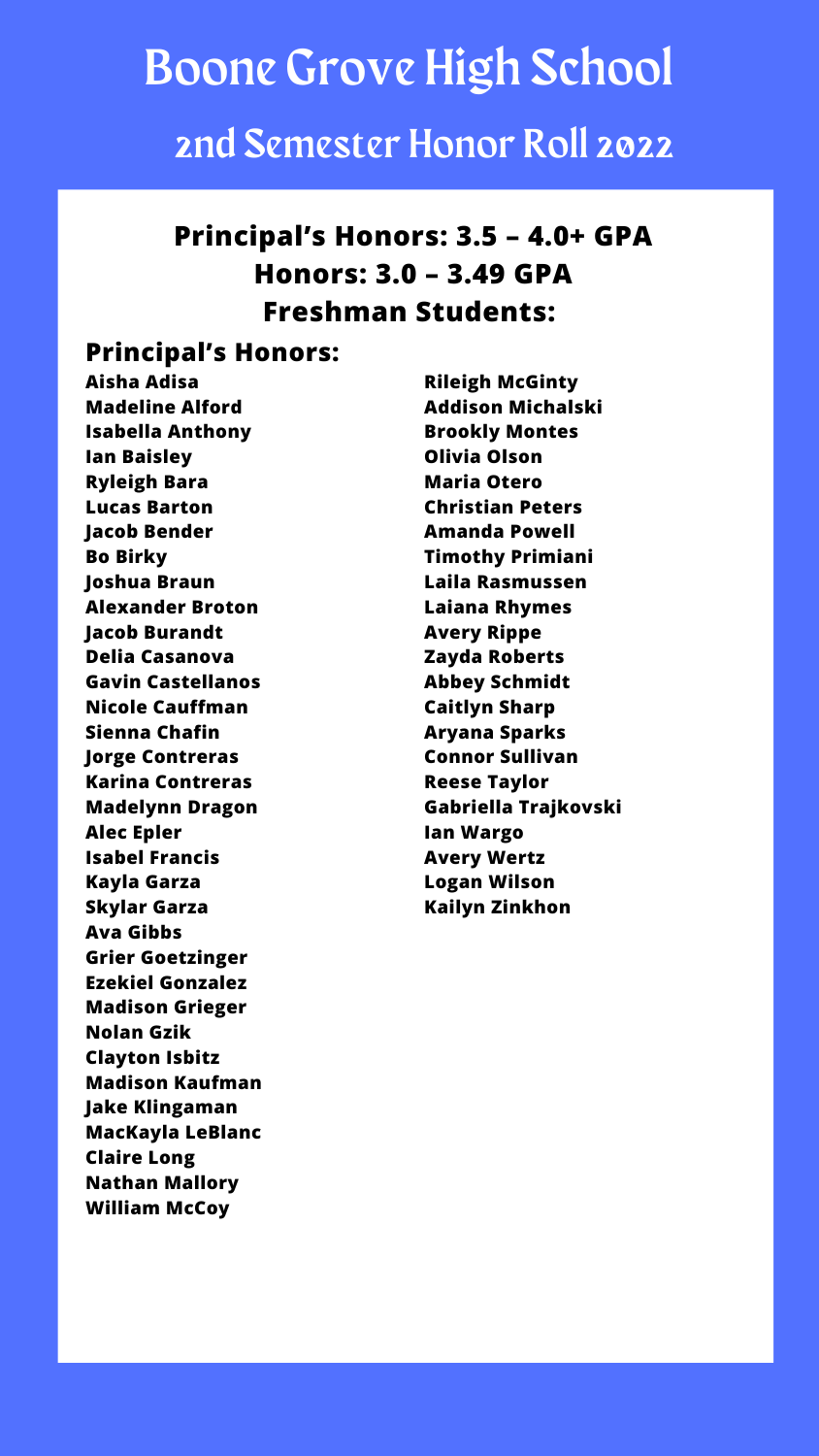**Principal's Honors: 3.5 – 4.0+ GPA Honors: 3.0 – 3.49 GPA Freshman Students:**

#### **Honors:**

**Hunter Anthony Tyler Antrim Aaliyah Bedford Cody Campagna Davian Carrera Xavier Carrera Olivia Chavez Nathaniel Kachur Gauge Kalina Mallory Keilman Olivia Moberg Seth Pitcock Dane Schultz Zoe Sumner Mercedes Szakacs Laura Thrall Benjamin Truby**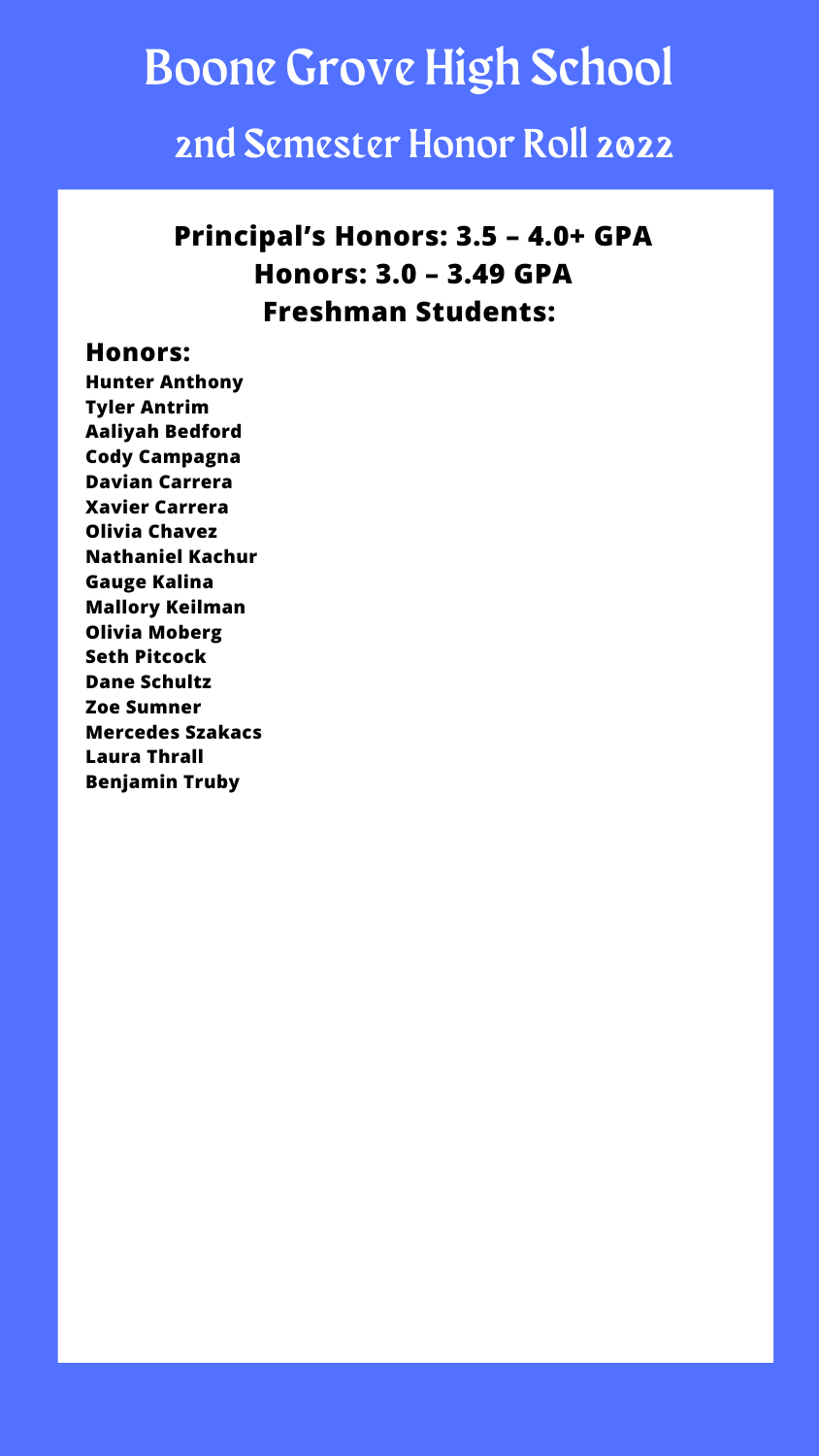**Principal's Honors: 3.5 – 4.0+ GPA Honors: 3.0 – 3.49 GPA Sophomore Students:**

### **Principal's Honors:**

**Ryan Alaniz Katelyne Allen Grace Andrews Mariah Atteberry Breanna Bara Kyler Beilman Kalli Brady Aurora Casbon Analese Castellanos Avery Cermak Kamryn Corman Kaden Costa Kameron Dixon Juliana Dominguez Kya Foreman Elizabeth Gossmann Austin Guerrero Caden Harretos Sebastian Hendzel Tristen Hendzel Nikolai Hixon Justin Hoover Drew Jeffries Kristian Kirilov Alyssa Llanos Victoria Luebke John Lukas Madison Martin Jasen McPartlan Aidan Moench Lea Nikolov**

**Anthony Pacukovski Natalie Parker Aiden Pfeifer Ryan Phelps Joseph Piro Logan Primeau Ashlyn Ramos Nicholas Ramos Christian Richmond-Walter Elaina Schreiner Muhammad Shaaban Ryan Smith Mallory Stanage Murial Strzechowski Landen Thompson Tyler Torbeson Amanda Trulley Emily Veschak Brandon Vloedman Colin Wilson Connor Wilson Ian Wilson Savannah Zubek**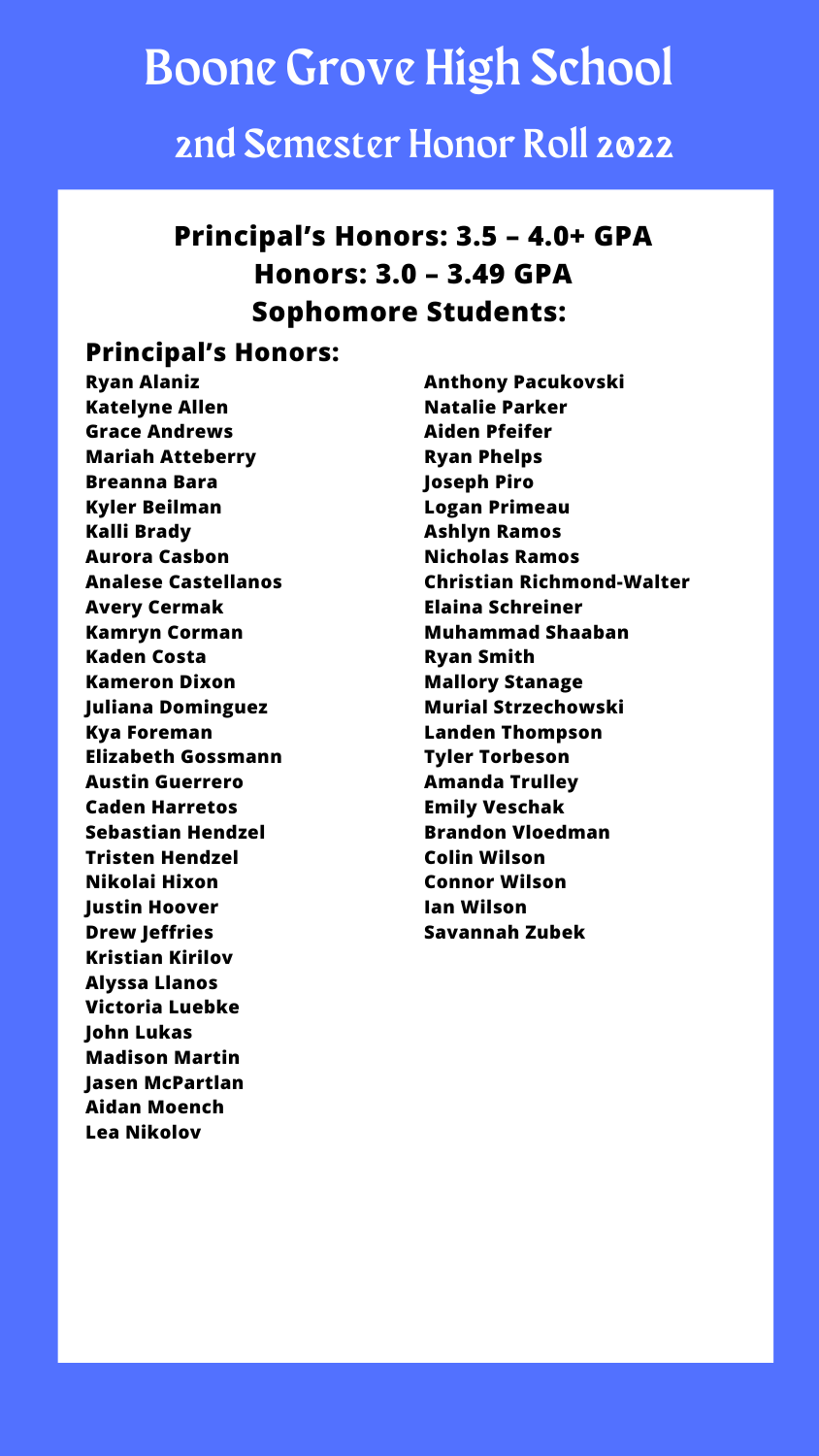# **Principal's Honors: 3.5 – 4.0+ GPA Honors: 3.0 – 3.49 GPA Sophomore Students:**

#### **Honors:**

**Ella Albee Tyler Brandy Logan Fast Aislynne Fizer Christian Gavaller David Grandbois Alyssa Hoernig Chad Kackos Savannah Long Gavin Lucas Blake Marshall Natalee Meinert Mikayla Provenzano Talajah Rhymes Haley VanDerMolen**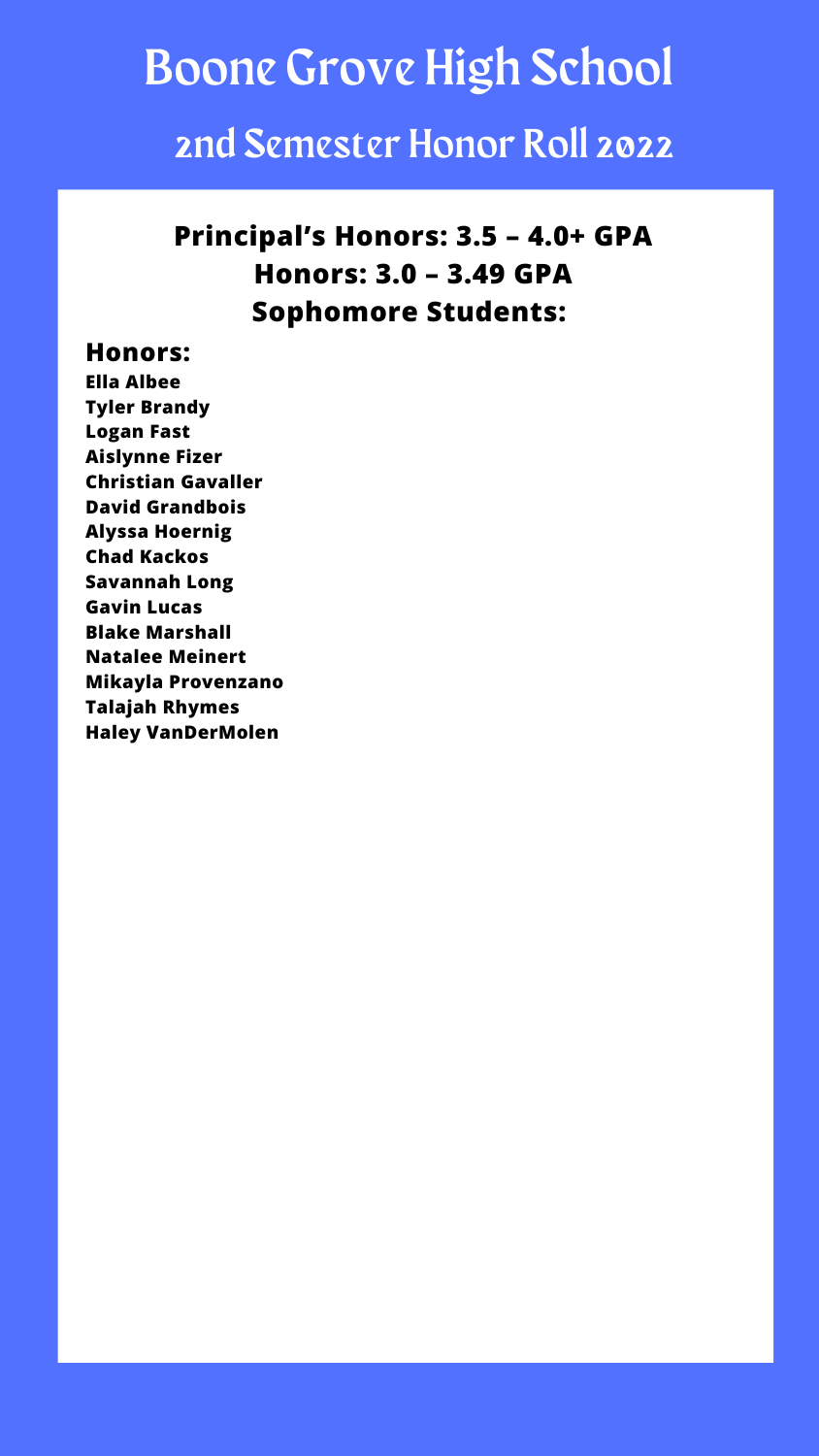**Principal's Honors: 3.5 – 4.0+ GPA Honors: 3.0 – 3.49 GPA Junior Students:**

#### **Principal's Honors:**

**Gauje Bartelmey Emma Carpenter Nathan Crepeau Sarah Fritcher Alexis Hill Nathan Hilty Damien Hopper Lauren Jeffries Taylor Keenan Kayla Kraus Megan Lint Savannah Lipkovitch Paige Luebke Madalyn McGinty Connor Melchi Jaci Menard Marissa Moore Emilia Mshar Madeline Niemeyer Grady Pierce Olivia Rayson Mitcheal Ruthkay Melanie Salazar Owen Sejna Ashlee Sinkiewicz Wesley Stevenson Grace Tomaszewski Christopher Vargas Barry Wagoner Katherine Ward Hailie Wardrip**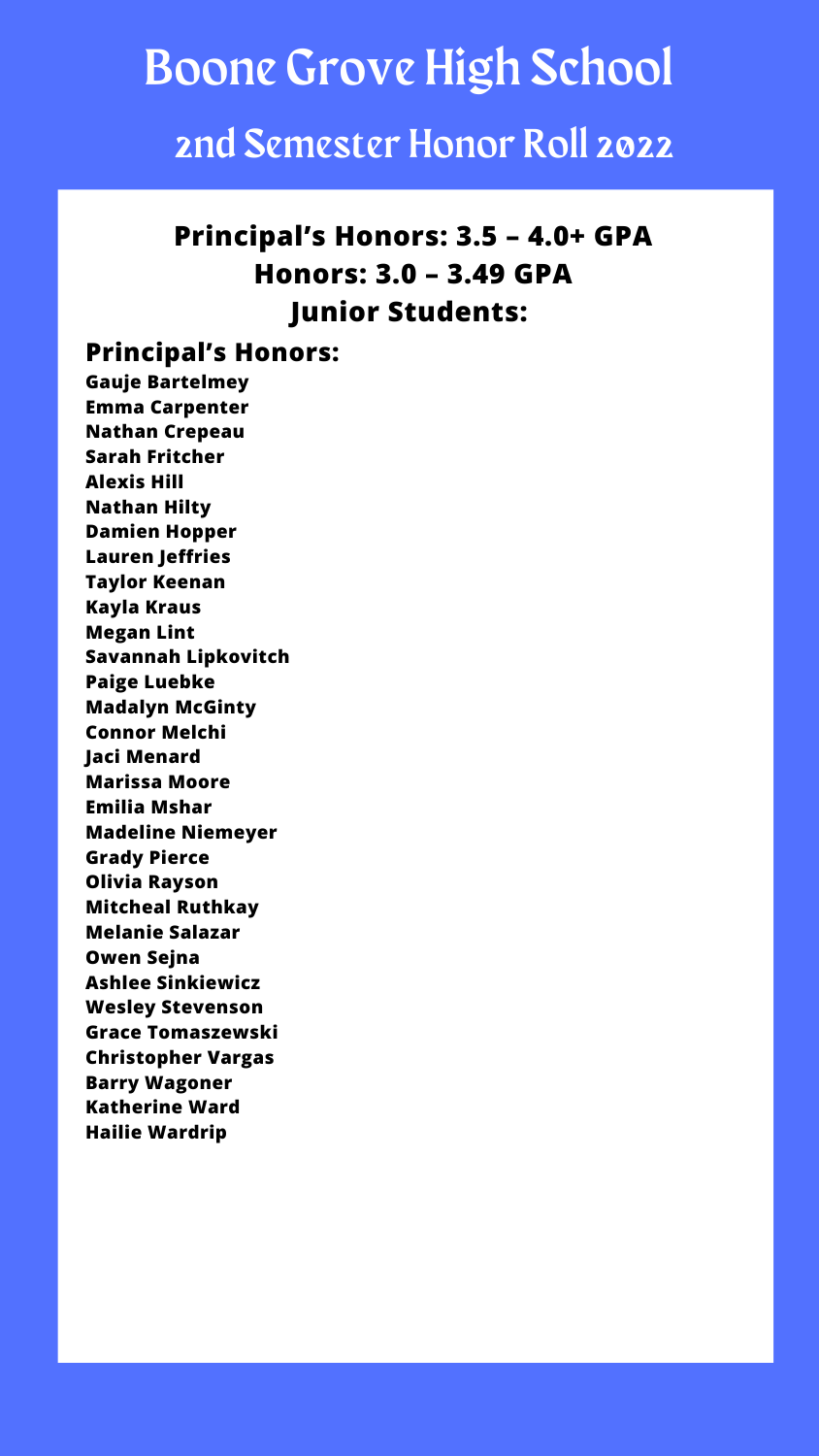## **Principal's Honors: 3.5 – 4.0+ GPA Honors: 3.0 – 3.49 GPA Junior Students:**

#### **Honors:**

**Phillip Agonis Cara Anthony Kallista Arnold Kayla Bowie Michael Bowman Quinton Brantley Cameron Christy Kylie Crawford Ivy Duncan Maddie Epler Madison Estes Madison Fast Jayden Hurst Robert James Jeremy Kranz Marissa Moberg Santana Moreno Brooklynne Pagel Isabella Pagorek Alexandria Piner Trey Pitcock Dylan Roelfs Madison Sims Carli Smith Samantha Swenson Harrison Tomasik Tiana Vanni Olivia Wingate Maverick Zormier**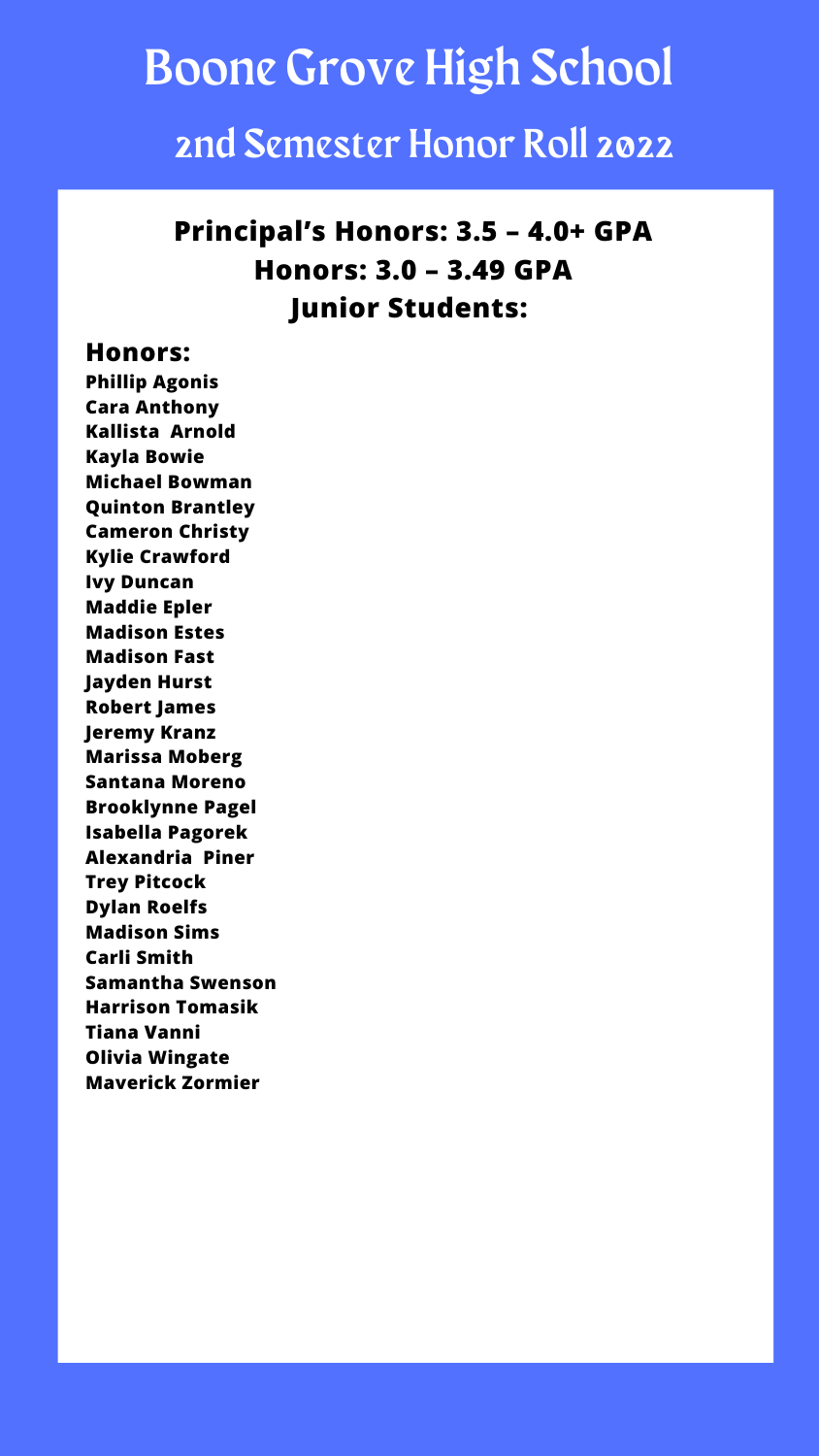# **Principal's Honors: 3.5 – 4.0+ GPA Honors: 3.0 – 3.49 GPA Senior Students:**

#### **Principal's Honors:**

**Carlos Acevedo Trevor Anderson Emily Bara Mason Bills Kayla Blakley Jamie Botma Averey Brady Marianna Broton Evelyn Caldwell Logan Cimino Kailyn Coates Emelle Costa Cameron Creviston Kelly Downham Caitlin Dziewicki Kyra Flesvig Taylor Francis Emily Fritcher Emily Fuller Sydney Gowen Kaitlyn Graf Jessica Hampton Nicole Hampton Trenton Hillier Erica Hoffman Haley Hylek Payton Igras Kyle Janda Jennifer Jurcak Skyler Katschke Alexandra Knight Tyler Knight Katie Lackey**

**Haley Lemanski Mason Longoria Hailey Lowe Nicole Mangus Geneva Maxwell Bret Mayersky Aidan McCormick Tyler McCoy Raquel Meza Alexandra Morden Celso Munoz Andrew Murray Maia Obrochta Rachell Perez Arango Jacob Phelps Giovanni Phillips Caroline Polak Ashlee Ramos Perry Rigsby Julie Spaulding Christopher Stokes Amelia Strzechowski Zoe Sullivan Logan Wachowski Kylie Wertz Lexi West Leah Zairis Dylan Zinkhon Kaitlin Zubek**